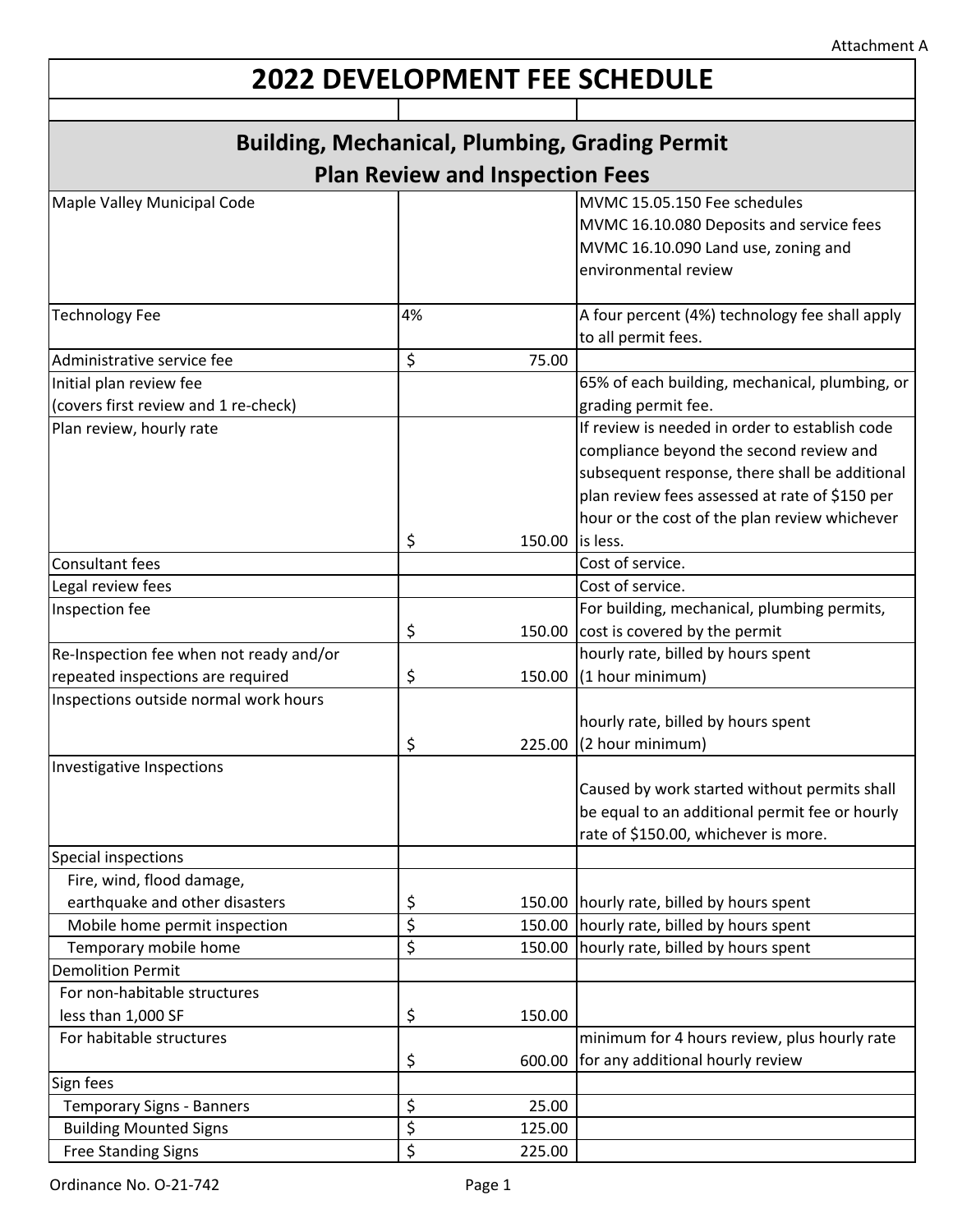| <b>Building Permit Fees</b>                  |    |                |                                                                                                                                                                                                                                                                                                                                                                                                                                                                                                                                                                        |  |  |  |
|----------------------------------------------|----|----------------|------------------------------------------------------------------------------------------------------------------------------------------------------------------------------------------------------------------------------------------------------------------------------------------------------------------------------------------------------------------------------------------------------------------------------------------------------------------------------------------------------------------------------------------------------------------------|--|--|--|
| Maple Valley Municipal Code                  |    |                | MVMC 15.05.150 Fee schedules<br>MVMC 16.10.090 Land use, zoning and<br>environmental review.                                                                                                                                                                                                                                                                                                                                                                                                                                                                           |  |  |  |
| <b>Technology Fee</b>                        | 4% |                | A four percent (4%) technology fee shall apply<br>to all permits.                                                                                                                                                                                                                                                                                                                                                                                                                                                                                                      |  |  |  |
| WSBCC surcharge-residential building permits |    |                | \$6.50 per building permit, plus \$2.00 per each<br>6.50 additional dwelling unit.                                                                                                                                                                                                                                                                                                                                                                                                                                                                                     |  |  |  |
| WSBCC surcharge-commercial building permits  | \$ | \$25 (minimum) | Per building permit issued plus an additional<br>surcharge of \$2.00 for each residential unit<br>after the first unit.                                                                                                                                                                                                                                                                                                                                                                                                                                                |  |  |  |
| <b>Energy Code</b>                           |    |                |                                                                                                                                                                                                                                                                                                                                                                                                                                                                                                                                                                        |  |  |  |
|                                              |    |                | Applies to new/additions on building permit for<br>residential and commercial. Energy code<br>review fee of \$100.00 for review of all buildings<br>and structures regulated by the Washington                                                                                                                                                                                                                                                                                                                                                                         |  |  |  |
| Mobile home location                         | \$ |                | 100.00 State Energy Code.<br>Based on building permit valuation                                                                                                                                                                                                                                                                                                                                                                                                                                                                                                        |  |  |  |
| <b>House Moving</b>                          |    |                | Based on building permit valuation                                                                                                                                                                                                                                                                                                                                                                                                                                                                                                                                     |  |  |  |
| <b>Re-roof Permit</b>                        |    |                | Based on building permit valuation                                                                                                                                                                                                                                                                                                                                                                                                                                                                                                                                     |  |  |  |
| Retaining Wall/Rockery Permit                |    |                | Based on building permit valuation                                                                                                                                                                                                                                                                                                                                                                                                                                                                                                                                     |  |  |  |
| <b>Registered Plan</b>                       |    |                | Registered Plan Program: (A) A \$150.00 setup<br>fee in addition to the plan review fee to<br>establish a registered plan. (B) To use an<br>established registered plan, the building permit<br>fee will be as established and the plan review<br>fee shall be \$150.00 plus an additional \$75.00<br>counter/processing fee. (C) Modification or<br>revision of an established registered plan shall<br>be assessed at \$150.00 per hour of review time<br>or an amount equal to the plan review fee,<br>whichever is less, plus a \$75.00<br>counter/processing fee. |  |  |  |
| <b>Building Permit Unit Fee Schedule</b>     |    |                | Administrative service, plan review, and<br>inspections are separate fees.                                                                                                                                                                                                                                                                                                                                                                                                                                                                                             |  |  |  |
| <b>Building valuation</b>                    |    |                | The determination of value or valuation shall<br>be based on the current, nationally published<br>ICC Building Safety Journal, Building Valuation<br>Data table with no regional modifier, on file<br>with the City Building Official. Building<br>valuation may be amended or modified as<br>needed by the Building Official.                                                                                                                                                                                                                                         |  |  |  |
| \$1.00 to \$500.00                           | \$ | 30.00          |                                                                                                                                                                                                                                                                                                                                                                                                                                                                                                                                                                        |  |  |  |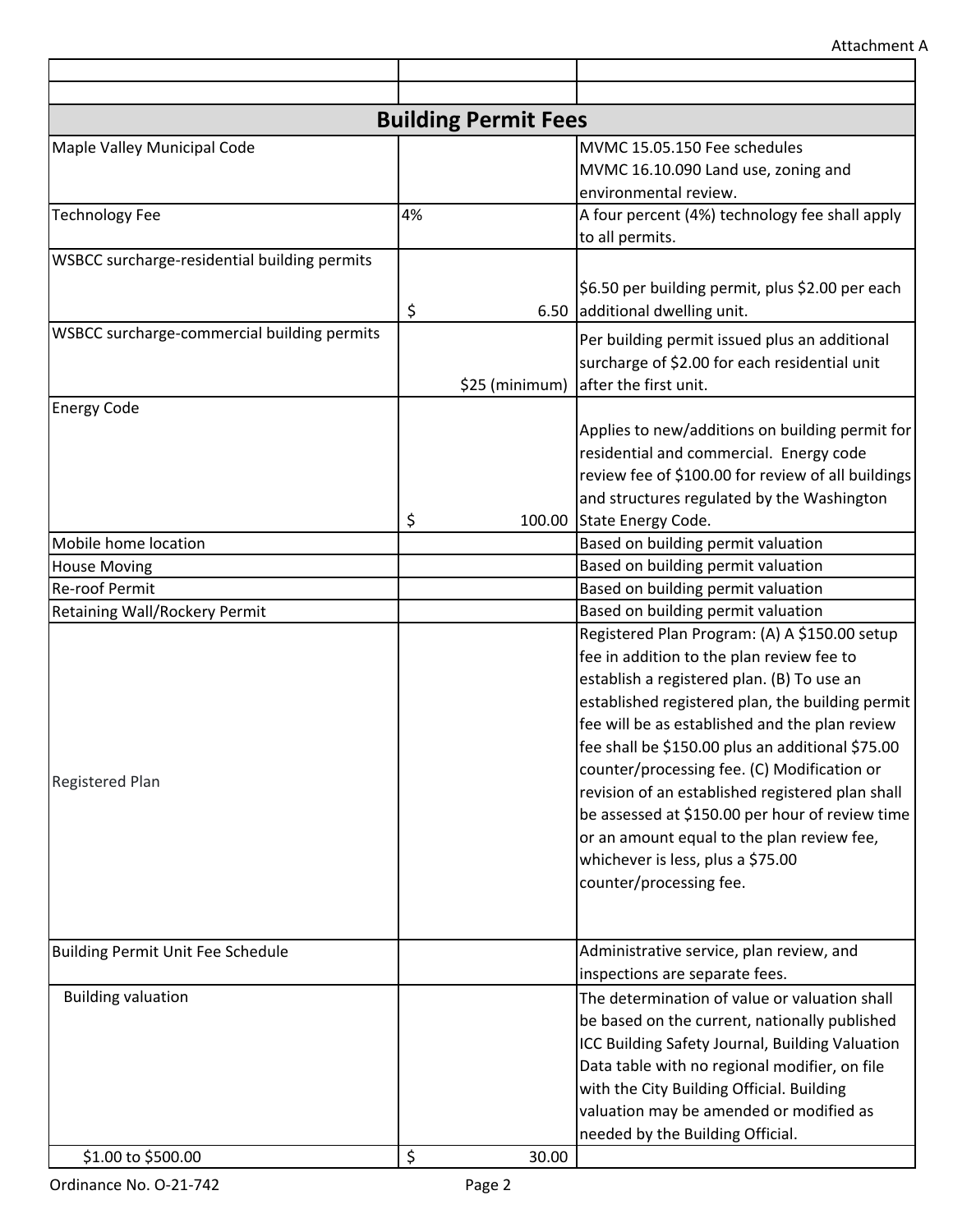| \$501 to \$2,000         | \$30 (minimum)   | \$30 for the first \$500 plus \$3.20 for each<br>additional \$100, or fraction thereof, to and<br>including \$2,000             |
|--------------------------|------------------|---------------------------------------------------------------------------------------------------------------------------------|
| \$2,001 to \$25,000      | \$85 (minimum)   | \$85 for the first \$2,000 plus \$16.00 for each<br>additional \$1,000, or fraction thereof, to and<br>including \$25,000       |
| \$25,001 to \$50,000     | \$455 (minimum)  | \$455 for the first \$25,000 plus \$12.00 for each<br>additional \$1,000, or fraction thereof, to and<br>including \$50,000     |
| \$50,001 to \$100,000    | \$755 (minimum)  | \$755 for the first \$50,000 plus \$8.00 for each<br>additional \$1,000 or fraction thereof, to and<br>including \$100,000      |
| \$100,001 to 500,000     | \$1200 (minimum) | \$1200 for the first \$100,000 plus \$7 for each<br>additional \$1,000, or fraction thereof, to and<br>including \$500,000      |
| \$500,001 to \$1,000,000 | \$3900 (minimum) | \$3900 for the first \$500,000 plus \$5.50 for<br>each additional \$1,000, or fraction thereof, to<br>and including \$1,000,000 |
| $$1,000,001$ and up      | \$6800 (minimum) | \$6800 for the first \$1,000,000 plus \$4.20 for<br>each additional \$1,000, or fraction thereof                                |

Note. Using the building permit fee schedule above – all amounts or fractions thereof shall be rounded up to the whole dol

| <b>Mechanical Permit Fees</b>                                                                     |              |                                                                                                                                 |  |  |
|---------------------------------------------------------------------------------------------------|--------------|---------------------------------------------------------------------------------------------------------------------------------|--|--|
| Maple Valley Municipal Code                                                                       |              | MVMC 15.05.150 Fee schedules<br>MVMC 16.10.090 Land use, zoning and<br>environmental review.                                    |  |  |
| <b>Technology Fee</b>                                                                             | 4%           | A four percent (4%) technology fee shall apply<br>to all permit fees.                                                           |  |  |
| Permit Base Fee for permits not associated with<br>a building permit or not requiring plan review | \$<br>100.00 | Covers permit, administrative service, and<br>inspections.                                                                      |  |  |
| Permit Base Fee for permits associated with a<br>building permit or requiring plan review         | \$<br>100.00 | Covers permit, administrative service, plan<br>review, and inspections. Additional fee of 65%<br>of the permit fee is required. |  |  |
|                                                                                                   |              |                                                                                                                                 |  |  |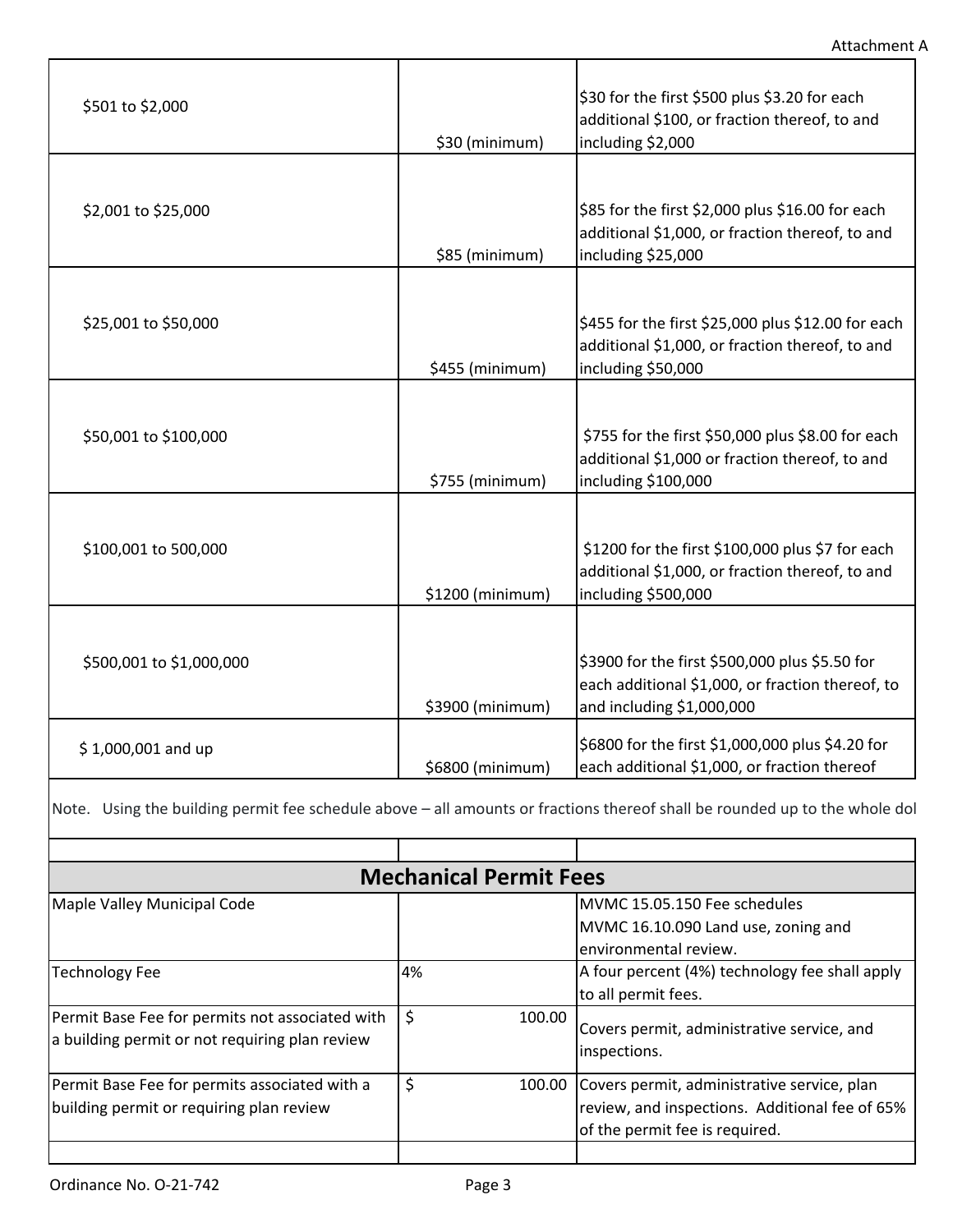| a. Furnaces.                                                                                                                                                                                                                                                               |         |  |
|----------------------------------------------------------------------------------------------------------------------------------------------------------------------------------------------------------------------------------------------------------------------------|---------|--|
| i. For the installation/relocation of each forced-<br>air or gravity-type furnace or burner, including<br>ducts and appliance vent up to and including<br>100,000 Btu/h (29.3 kW)                                                                                          | \$30.00 |  |
| ii. For the installation/relocation of each<br>forced-air or gravity-type furnace or burner,<br>including ducts and appliance vent over 100,000<br>Btu/h (29.3 kW)                                                                                                         | \$30.00 |  |
| iii. For the installation/relocation of each floor<br>furnace, including vent                                                                                                                                                                                              | \$30.00 |  |
| iv. For the installation/relocation of each<br>suspended heater, recessed wall heater or floor-<br>mounted unit heater                                                                                                                                                     | \$30.00 |  |
| 3. Appliance Vents.                                                                                                                                                                                                                                                        |         |  |
| a. For the installation, relocation/replacement of<br>each appliance vent installed (i.e., Type B, BW, L<br>gas vent, etc.)                                                                                                                                                | \$10.00 |  |
| 4. Repairs or Additions.                                                                                                                                                                                                                                                   |         |  |
| a. For the repair, alteration or addition to each<br>heating appliance, refrigeration unit, cooling<br>unit, absorption unit, or each heating, cooling,<br>absorption or evaporative cooling system,<br>including installation of controls                                 | \$15.00 |  |
| 5. Boilers, Compressors and Absorption                                                                                                                                                                                                                                     |         |  |
| Systems/Air Conditioning Systems.<br>a. For the installation/relocation of each boiler<br>or compressor up to and including three<br>horsepower (10.6 kW), or each absorption<br>system up to and including 100,000 Btu/h (29.3<br>kW)                                     | \$20.00 |  |
| b. For the installation/relocation of each boiler<br>or compressor over three horsepower (10.6 kW)<br>up to and including 15 horsepower (52.7 kW), or<br>each absorption system over 100,000 Btu/h<br>(29.3 kW) up to and including 500,000 Btu/h<br>$(146.6 \text{ kW})$  | \$30.00 |  |
| c. For the installation or relocation of each boiler<br>or compressor over 15 horsepower (52.7 kW) up<br>to and including 30 horsepower (105.5 kW), or<br>each absorption system over 500,000 Btu/h<br>(146.6 kW) to and including 1,000,000 Btu/h<br>$(293.1 \text{ kW})$ | \$40.00 |  |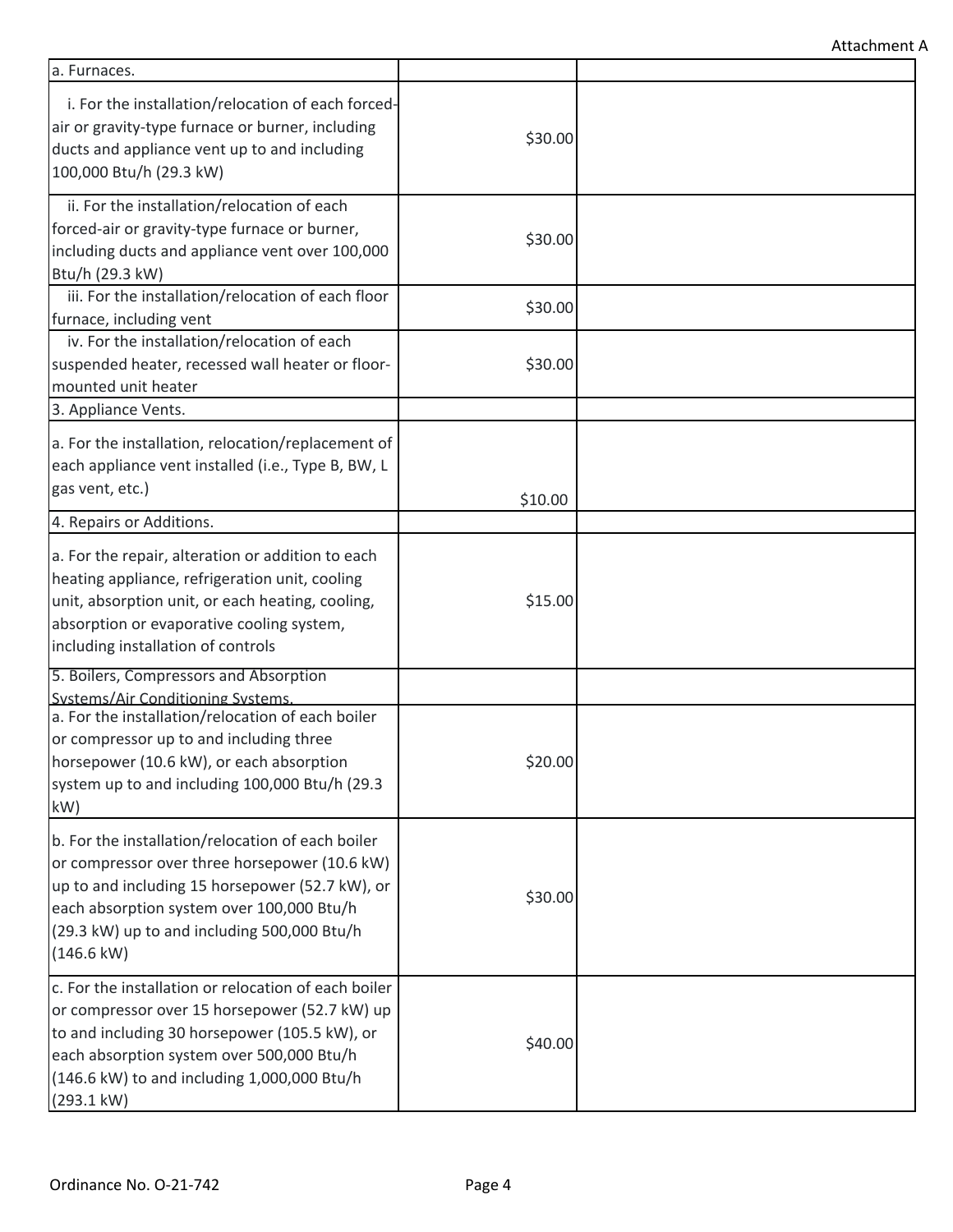|                                                                                                         |                             | MVMC 16.10.090 Land use, zoning and<br>environmental review. |
|---------------------------------------------------------------------------------------------------------|-----------------------------|--------------------------------------------------------------|
| Maple Valley Municipal Code                                                                             |                             | MVMC 15.05.150 Fee schedules                                 |
|                                                                                                         | <b>Plumbing Permit Fees</b> |                                                              |
| per outlet                                                                                              |                             |                                                              |
| 11. For each additional gas piping system outlet,                                                       | \$2.00                      |                                                              |
| outlets                                                                                                 |                             |                                                              |
| b. For each gas-piping system of one to five                                                            | \$20.00                     |                                                              |
| listed (i.e., fire dampers, etc.)                                                                       |                             |                                                              |
| regulated by the IMC for which no other fee is                                                          | \$20.00                     |                                                              |
| a. For each appliance or piece of equipment                                                             |                             |                                                              |
| 10. Miscellaneous.                                                                                      |                             |                                                              |
| commercial- or industrial-type incinerator                                                              |                             |                                                              |
| b. For the installation or relocation of each                                                           | \$50.00                     |                                                              |
| domestic-type incinerator                                                                               |                             |                                                              |
| a. For the installation or relocation of each                                                           | \$20.00                     |                                                              |
| 9. Incinerators.                                                                                        |                             |                                                              |
| duct                                                                                                    |                             |                                                              |
| d. For the installation of each class one hood and                                                      | \$50.00                     |                                                              |
| ducts for such hood                                                                                     |                             |                                                              |
| served by mechanical exhaust, including the                                                             | \$30.00                     |                                                              |
| c. For the installation of each hood which is                                                           |                             |                                                              |
| authorized by a permit                                                                                  |                             |                                                              |
| portion of any heating or air-conditioning system                                                       | \$10.00                     |                                                              |
| b. For each ventilation system which is not a                                                           |                             |                                                              |
| duct (i.e., bath, laundry, kitchen exhaust, etc.)                                                       | \$10.00                     |                                                              |
| a. For each ventilation fan connected to single                                                         |                             |                                                              |
| 8. Ventilation and Exhaust.                                                                             |                             |                                                              |
| portable type                                                                                           | \$30.00                     |                                                              |
| a. For each evaporative cooler other than                                                               |                             |                                                              |
| 7. Evaporative Coolers.                                                                                 |                             |                                                              |
| diffusers, blowers, etc.) and for each air-handling<br>unit over 10,000 cfm (4,719 L/s) including ducts |                             |                                                              |
| 10,000 cfm (4,719 L/s), including ducts (i.e.,                                                          | \$30.00                     |                                                              |
| a. For each air-handling unit up to and including                                                       |                             |                                                              |
| 6. Air Handlers.                                                                                        |                             |                                                              |
| $(512.9 \text{ kW})$                                                                                    |                             |                                                              |
| each absorption system over 1,750,000 Btu/h                                                             |                             |                                                              |
| or compressor over 50 horsepower (176 kW), or                                                           | \$95.00                     |                                                              |
| e. For the installation or relocation of each boiler                                                    |                             |                                                              |
| $(512.9 \text{ kW})$                                                                                    |                             |                                                              |
| (293.1 kW) to and including 1,750,000 Btu/h                                                             |                             |                                                              |
| each absorption system over 1,000,000 Btu/h                                                             | \$60.00                     |                                                              |
| up to and including 50 horsepower (176 kW), or                                                          |                             |                                                              |
| or compressor over 30 horsepower (105.5 kW)                                                             |                             |                                                              |
| d. For the installation or relocation of each boiler                                                    |                             |                                                              |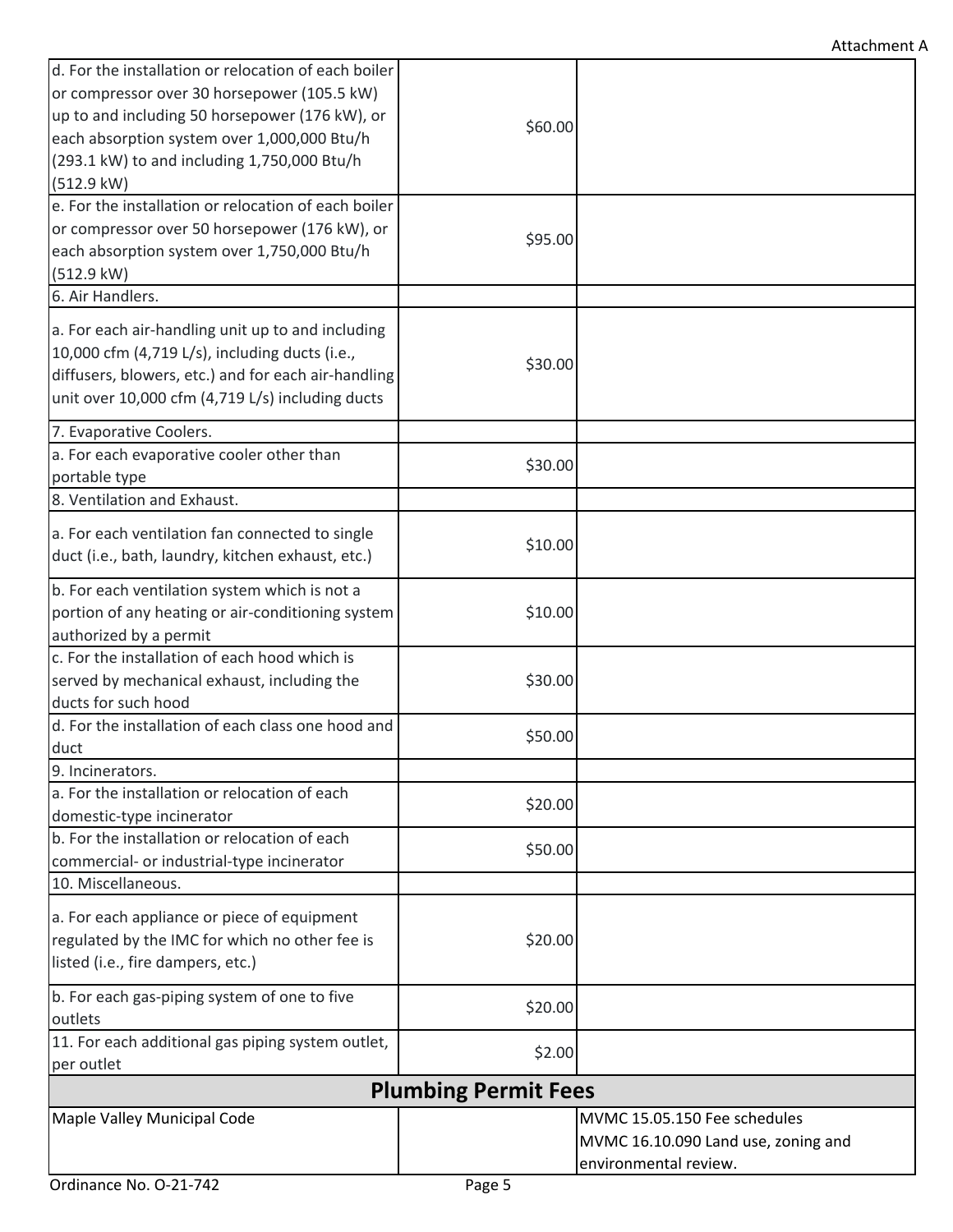| <b>Technology Fee</b>                              | 4%                             | A four percent (4%) technology fee shall apply             |
|----------------------------------------------------|--------------------------------|------------------------------------------------------------|
|                                                    |                                | to all permit fees.                                        |
| Permit Base Fee for permits not associated with    | $\boldsymbol{\zeta}$<br>100.00 |                                                            |
| a building permit or not requiring plan review     |                                | Covers permit, administrative service, and<br>inspections. |
| Permit Base Fee for permits associated with a      | \$<br>100.00                   | Covers permit, administrative service, plan                |
| building permit or requiring plan review           |                                | review, and inspections. Additional fee of 65%             |
|                                                    |                                | of the permit fee is required.                             |
| a. For each plumbing fixture on one trap or a set  |                                |                                                            |
| of fixtures on one trap (including water, drainage | \$10.00                        |                                                            |
| piping and backflow protection)                    |                                |                                                            |
|                                                    |                                |                                                            |
| b. Rainwater systems - per drain (inside building) | \$30.00                        |                                                            |
| c. For water heater, vent and expansion tank or    | \$10.00                        |                                                            |
| combination                                        |                                |                                                            |
| d. For each industrial waste pretreatment          |                                |                                                            |
| interceptor including its trap and vent, except    | \$30.00                        |                                                            |
| kitchen-type grease interceptors functioning as    |                                |                                                            |
| fixture traps                                      |                                |                                                            |
| e. For each installation, alteration or repair of  |                                |                                                            |
| water piping and/or water treating equipment       | \$30.00                        |                                                            |
| f. For each repair or alteration of drainage or    |                                |                                                            |
| vent piping, each fixture                          | \$10.00                        |                                                            |
| g. For each lawn sprinkler system on any one       |                                |                                                            |
| meter including backflow protection devices        | \$30.00                        |                                                            |
| thereof                                            |                                |                                                            |
| h. For atmospheric-type vacuum breakers not        |                                |                                                            |
| included in subsection (B)(2)(i) of this section:  |                                |                                                            |
|                                                    |                                |                                                            |
| One to five                                        | \$10.00                        |                                                            |
| Over five, each                                    | \$2.00                         |                                                            |
| i. For each backflow protective device other than  |                                |                                                            |
| atmospheric-type vacuum breakers:                  |                                |                                                            |
| Two-inch (51 mm) diameter and smaller              | \$30.00                        |                                                            |
| Over two-inch (51 mm) diameter                     | \$40.00                        |                                                            |
| j. For initial installation of a reclaimed water   |                                |                                                            |
| system                                             | \$60.00                        |                                                            |
|                                                    |                                |                                                            |
| k. For each medical gas piping system serving      | \$90.00                        |                                                            |
| one to five inlet(s)/outlet(s) for a specific gas  |                                |                                                            |
| I. For each additional medical gas                 | \$10.00                        |                                                            |
| inlet(s)/outlet(s)                                 |                                |                                                            |
| m. For each grease trap less than 55 gallons per   | \$30.00                        |                                                            |
| minute                                             |                                |                                                            |
| n. For each grease trap greater than 55 gallons    | \$80.00                        |                                                            |
| per minute                                         |                                |                                                            |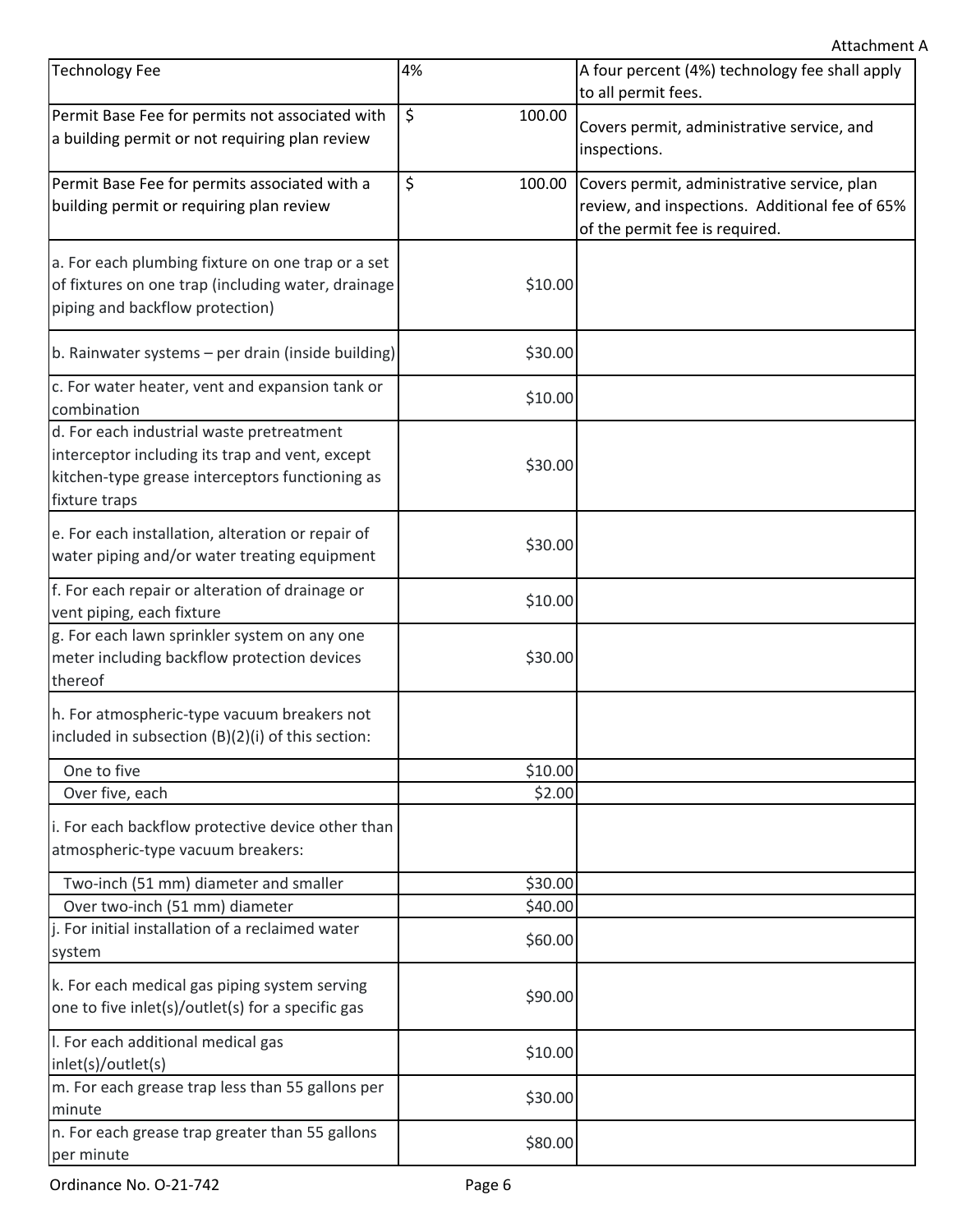| o. For each grease interceptor                                                                                                                                                                                                                   |    | \$120.00                 |                                                |  |  |
|--------------------------------------------------------------------------------------------------------------------------------------------------------------------------------------------------------------------------------------------------|----|--------------------------|------------------------------------------------|--|--|
| <b>Grading Permit Fees</b>                                                                                                                                                                                                                       |    |                          |                                                |  |  |
| Maple Valley Municipal Code                                                                                                                                                                                                                      |    |                          | MVMC 15.05.150 Fee schedules                   |  |  |
|                                                                                                                                                                                                                                                  |    |                          | MVMC 16.10.090 Land use, zoning and            |  |  |
|                                                                                                                                                                                                                                                  |    |                          | environmental review.                          |  |  |
| Grading includes grubbing, clearing, grading, and site development                                                                                                                                                                               |    |                          |                                                |  |  |
| Fees by hourly plan review and inspection.                                                                                                                                                                                                       |    |                          | \$150.00 billed by time spent                  |  |  |
| <b>Technology Fee</b>                                                                                                                                                                                                                            | 4% |                          | A four percent (4%) technology fee shall apply |  |  |
|                                                                                                                                                                                                                                                  |    |                          | to all permit fees.                            |  |  |
|                                                                                                                                                                                                                                                  |    |                          |                                                |  |  |
|                                                                                                                                                                                                                                                  |    |                          |                                                |  |  |
|                                                                                                                                                                                                                                                  |    | <b>Fire Code Fees</b>    |                                                |  |  |
| Maple Valley Municipal Code                                                                                                                                                                                                                      |    |                          | MVMC 16.10.050 Fire Marshal building plan      |  |  |
|                                                                                                                                                                                                                                                  |    |                          | review and building inspection fees.           |  |  |
|                                                                                                                                                                                                                                                  |    |                          |                                                |  |  |
| <b>Fire Permit Fee</b>                                                                                                                                                                                                                           | \$ |                          | 75.00 Non-refundable                           |  |  |
|                                                                                                                                                                                                                                                  |    |                          | hourly rate in the ILA between City and Puget  |  |  |
| Fire Plan Review and Inspections                                                                                                                                                                                                                 |    |                          | Sound Fire and Rescue                          |  |  |
|                                                                                                                                                                                                                                                  |    | <b>Planning</b>          |                                                |  |  |
| Maple Valley Municipal Code                                                                                                                                                                                                                      |    |                          | MVMC 16.10.080 Deposits and service fees       |  |  |
|                                                                                                                                                                                                                                                  |    |                          | MVMC 16.10.090 Land use, zoning and            |  |  |
|                                                                                                                                                                                                                                                  |    |                          | environmental review                           |  |  |
|                                                                                                                                                                                                                                                  |    |                          |                                                |  |  |
| The listed deposit amount are initial only. If the initial deposits have been expended before the project is completed, an<br>additional deposit will be required in the amount estimated by the Community Development Department rounded to the |    |                          |                                                |  |  |
| nearest 5 hour increment.                                                                                                                                                                                                                        |    |                          |                                                |  |  |
| Planning Review/Inspection Hourly Rate                                                                                                                                                                                                           | \$ | 150.00                   |                                                |  |  |
| Permit Processes are listed in MVMC 18.100.040 Project permit application framework.                                                                                                                                                             |    |                          |                                                |  |  |
| <b>Counter Service Fee</b>                                                                                                                                                                                                                       |    |                          |                                                |  |  |
| Process 1                                                                                                                                                                                                                                        | \$ | 75.00                    |                                                |  |  |
| Process <sub>2</sub>                                                                                                                                                                                                                             | \$ | 75.00                    |                                                |  |  |
| Process 3                                                                                                                                                                                                                                        | \$ | 100.00                   |                                                |  |  |
| Process 4                                                                                                                                                                                                                                        | \$ | 200.00                   |                                                |  |  |
| Process 5                                                                                                                                                                                                                                        | \$ | $\overline{\phantom{0}}$ | No charge                                      |  |  |
| <b>Deposits</b>                                                                                                                                                                                                                                  |    |                          |                                                |  |  |
| Process 1                                                                                                                                                                                                                                        |    |                          |                                                |  |  |
|                                                                                                                                                                                                                                                  |    |                          | For review of permits other than building,     |  |  |
|                                                                                                                                                                                                                                                  | \$ | 600.00                   | plumbing or mechanical permits.                |  |  |
| Process <sub>2</sub>                                                                                                                                                                                                                             | \$ | 900.00                   | Based on 6 hours of review                     |  |  |
| Process 3                                                                                                                                                                                                                                        | \$ | 2,250.00                 | Based on 15 hours of review                    |  |  |
| Process 4                                                                                                                                                                                                                                        | \$ | 3,750.00                 | Based on 25 hours of review                    |  |  |
| Process 5                                                                                                                                                                                                                                        | \$ |                          | No charge                                      |  |  |
| <b>SEPA Appeal</b>                                                                                                                                                                                                                               | \$ | 500.00                   |                                                |  |  |
| Process Permit Appeal                                                                                                                                                                                                                            | \$ | 500.00                   |                                                |  |  |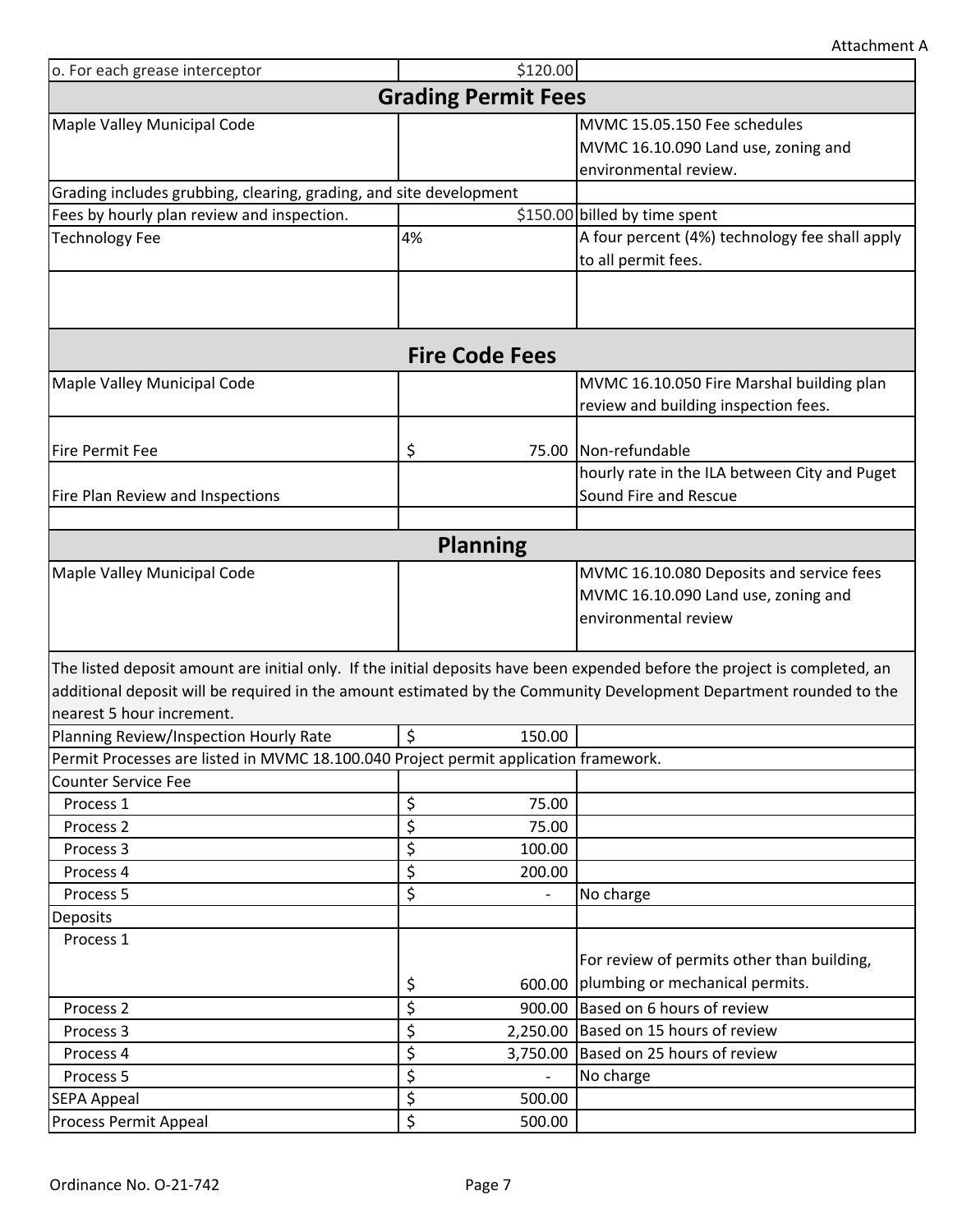## Attachment A

| Pre-applications                                          | \$300            |        |                                                  |
|-----------------------------------------------------------|------------------|--------|--------------------------------------------------|
|                                                           |                  |        |                                                  |
|                                                           |                  |        |                                                  |
|                                                           |                  |        | \$100 times the number of City or City contract  |
|                                                           |                  |        | employees requested to be in attendance.         |
|                                                           |                  |        | Assumes two City employees in attendance.        |
|                                                           |                  |        | \$150 hourly rate for additional City employees. |
|                                                           |                  |        | \$150 hourly rate after 1 hour initial meeting.  |
| Review of Building Plan Review Application,               |                  |        |                                                  |
| hourly rate                                               | \$               |        | 150.00 Billed hourly by review time spent        |
|                                                           |                  |        |                                                  |
| Design Review, hourly rate                                | \$               |        | 150.00 Billed hourly by review time spent        |
| Conditional use permits compliance review,                |                  |        |                                                  |
| hourly rate                                               | \$               |        | 150.00 Billed hourly by review time spent        |
| <b>Consultant services</b>                                |                  |        | Actual cost of service.                          |
| Legal review fee                                          |                  |        | Actual cost of service.                          |
| <b>Environmental Consultants Services</b>                 |                  |        |                                                  |
|                                                           |                  |        | Actual cost of service.                          |
| Arborist Report<br><b>Critical Areas Report</b>           |                  |        |                                                  |
|                                                           |                  |        | Actual cost of service.                          |
| (Wetland, Steam, Shoreline)<br><b>Geotechnical Report</b> |                  |        |                                                  |
|                                                           |                  |        | Actual cost of service.                          |
| (Landslide, Steep Slope, Erosion)                         |                  |        | Actual cost of service.                          |
| Inspection monitoring                                     |                  |        |                                                  |
| Environmental checklist review, hourly rate               | \$               |        | 150.00 Billed hourly by review time spent        |
|                                                           |                  |        |                                                  |
| Environmental impact statement preparation                | \$               |        | Actual cost of service.                          |
| Zoning variance review, hourly rate                       | \$               | 150.00 | Billed hourly by review time spent               |
| Public agency/utility exceptions review, hourly           |                  |        |                                                  |
| rate                                                      | \$               |        | 150.00 Billed hourly by review time spent        |
|                                                           |                  |        |                                                  |
| Legal notice-publication & mailing deposit                |                  |        |                                                  |
| Deposit for Type 2,3 & 4 application (two                 |                  |        |                                                  |
| rounds of noticing, additional rounds of notices          |                  |        |                                                  |
| to be charged separately, such as appeal or               |                  |        |                                                  |
| SEPA)                                                     | \$               |        | 150.00 Billed hourly by time spent               |
| Type 1 decisions subject to SEPA and Type 2               |                  |        |                                                  |
| (NOA, NOD)                                                | \$               | 150.00 | Billed hourly by time spent                      |
| Type 3 and Type 4 (NOA and NOPH)                          | \$               | 150.00 | Billed hourly by time spent                      |
| Additional rounds of noticing                             |                  |        | Actual cost                                      |
| Inspection fee, hourly rate                               | \$               | 150.00 | Billed hourly by time spent                      |
| Boundary line adjustment review, hourly rate              |                  |        |                                                  |
|                                                           | \$               | 150.00 | Billed hourly by time spent                      |
| Post development monitoring/inspections,                  | \$               | 150.00 | Billed hourly by time spent                      |
| Shoreline substantial development review,                 |                  |        |                                                  |
| hourly rate                                               | \$               |        | 150.00 Billed hourly by time spent               |
| Shoreline conditional use review, hourly rate             |                  |        |                                                  |
|                                                           | \$               |        | 150.00 Billed hourly by time spent               |
| Shoreline variance review, hourly rate                    | $\overline{\xi}$ | 150.00 | Billed hourly by time spent                      |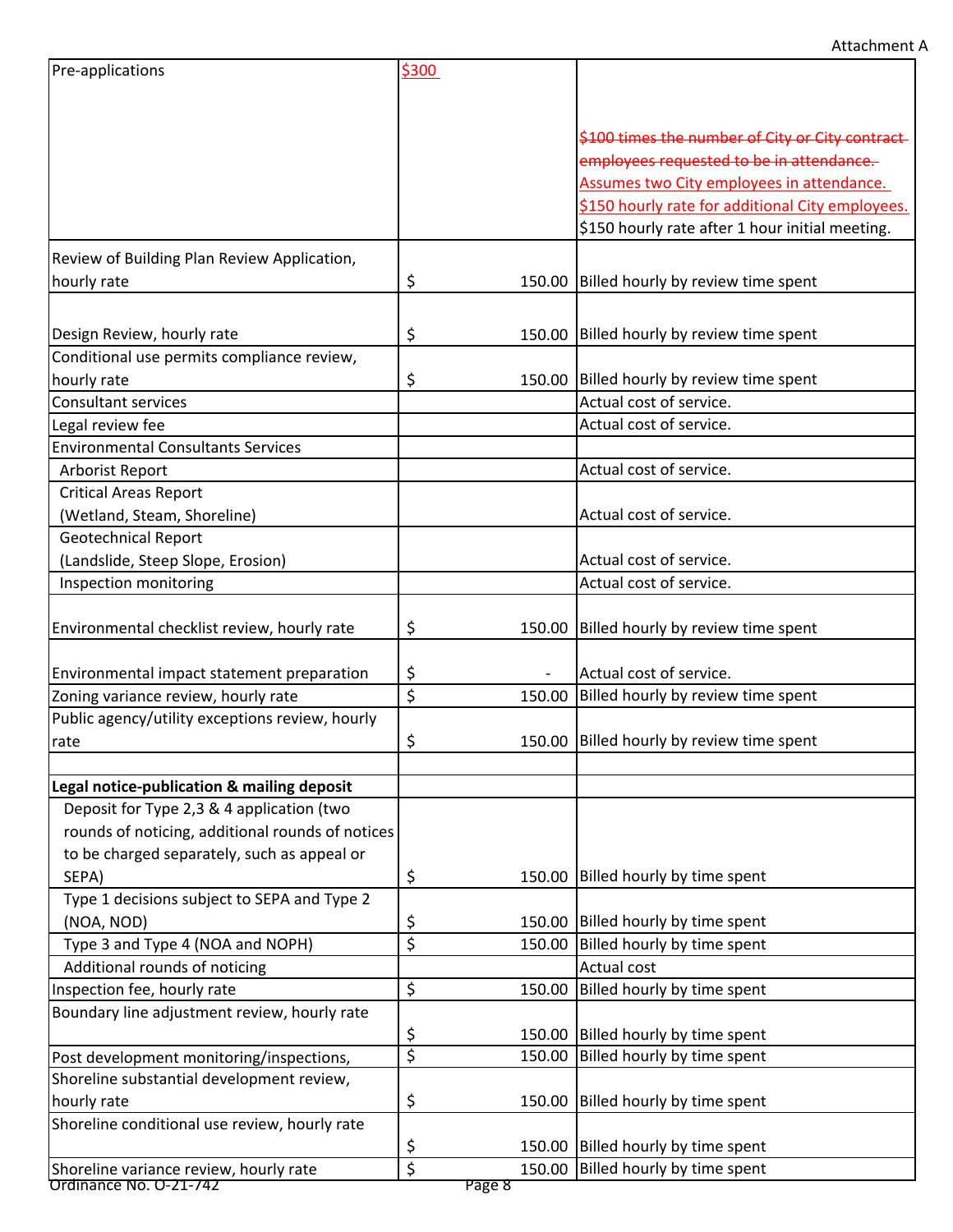| Binding site review, hourly rate                    | \$                                  |                     | 150.00 Billed hourly by time spent             |
|-----------------------------------------------------|-------------------------------------|---------------------|------------------------------------------------|
| Commercial site development review, hourly          |                                     |                     |                                                |
| rate                                                | \$                                  |                     | 150.00 Billed hourly by time spent             |
| Variance review, hourly rate                        | $\overline{\boldsymbol{\varsigma}}$ | 150.00              | Billed hourly by time spent                    |
| Conditional use permits compliance, hourly rate     |                                     |                     |                                                |
|                                                     | \$                                  |                     | 150.00 Billed hourly by time spent             |
| Affidavit of minor correction review, hourly rate   |                                     |                     |                                                |
|                                                     | \$                                  |                     | 150.00 Billed hourly by time spent             |
| Plat alteration or revision review, hourly rate     |                                     |                     |                                                |
|                                                     | \$                                  |                     | 150.00 Billed hourly by time spent             |
| Minor plat alteration, hourly rate                  | \$                                  | 150.00              | Billed hourly by time spent                    |
| Wireless communication facility review, hourly      |                                     |                     |                                                |
| rate                                                | \$                                  |                     | 150.00 Billed hourly by time spent             |
| Bond review, hourly rate                            | \$                                  | 150.00              | Billed hourly by time spent                    |
| Bond monitoring/inspection, hourly rate             | $\overline{\xi}$                    | 150.00              | Billed hourly by time spent                    |
| Review,<br>not otherwise<br>listed<br>(1/2)<br>hour |                                     |                     |                                                |
| minimum)                                            | \$                                  |                     | 150.00 Billed hourly by time spent             |
|                                                     |                                     |                     |                                                |
|                                                     |                                     |                     |                                                |
|                                                     |                                     |                     |                                                |
|                                                     |                                     |                     |                                                |
|                                                     |                                     |                     |                                                |
|                                                     |                                     |                     |                                                |
|                                                     |                                     | <b>Public Works</b> |                                                |
| Maple Valley Municipal Code                         |                                     |                     | MVMC 12.15.780 Fees                            |
|                                                     |                                     |                     | MVMC 16.10.060 Public works inspection fee     |
|                                                     |                                     |                     | MVMC 16.10.070 Development and                 |
|                                                     |                                     |                     | concurrency review hourly fees                 |
|                                                     |                                     |                     |                                                |
|                                                     |                                     |                     |                                                |
| <b>Technology Fee</b>                               | 4%                                  |                     | A four percent (4%) technology fee shall apply |
|                                                     |                                     |                     | to all permit fees.                            |
| Administrative service fee                          | \$                                  | 75.00               |                                                |
| Right-of-way construction permit for trenching in   | $\zeta$                             | 275.00              |                                                |
| streets or rights-of-way                            |                                     |                     |                                                |
| Right-of-way construction permit for surface        | \$                                  | 275.00              |                                                |
| improvements                                        |                                     |                     |                                                |
| Right-of-way construction permits for franchise     | \$                                  | 375.00              |                                                |
| utilities                                           |                                     |                     |                                                |
| Right of way for street use                         | \$                                  | 275.00              | For house moving, provide \$250,000.00         |
|                                                     |                                     |                     | insurance liability or greater as the City     |
|                                                     |                                     |                     | Engineer deems necessary.                      |
| Right-of-way special use permits (block parties,    | \$                                  |                     |                                                |
| parades, City sponsored events)                     |                                     |                     | no charge                                      |
| Hourly inspection                                   | \$                                  | 150.00              |                                                |
|                                                     |                                     |                     |                                                |
| Appeal of Director's decision                       | \$                                  | 250.00              |                                                |
| ROW Permit Review, hourly rate                      | \$                                  | 150.00              | billed by hourly rate spent on review          |
| Development Review, hourly rate                     | \$                                  | 150.00              |                                                |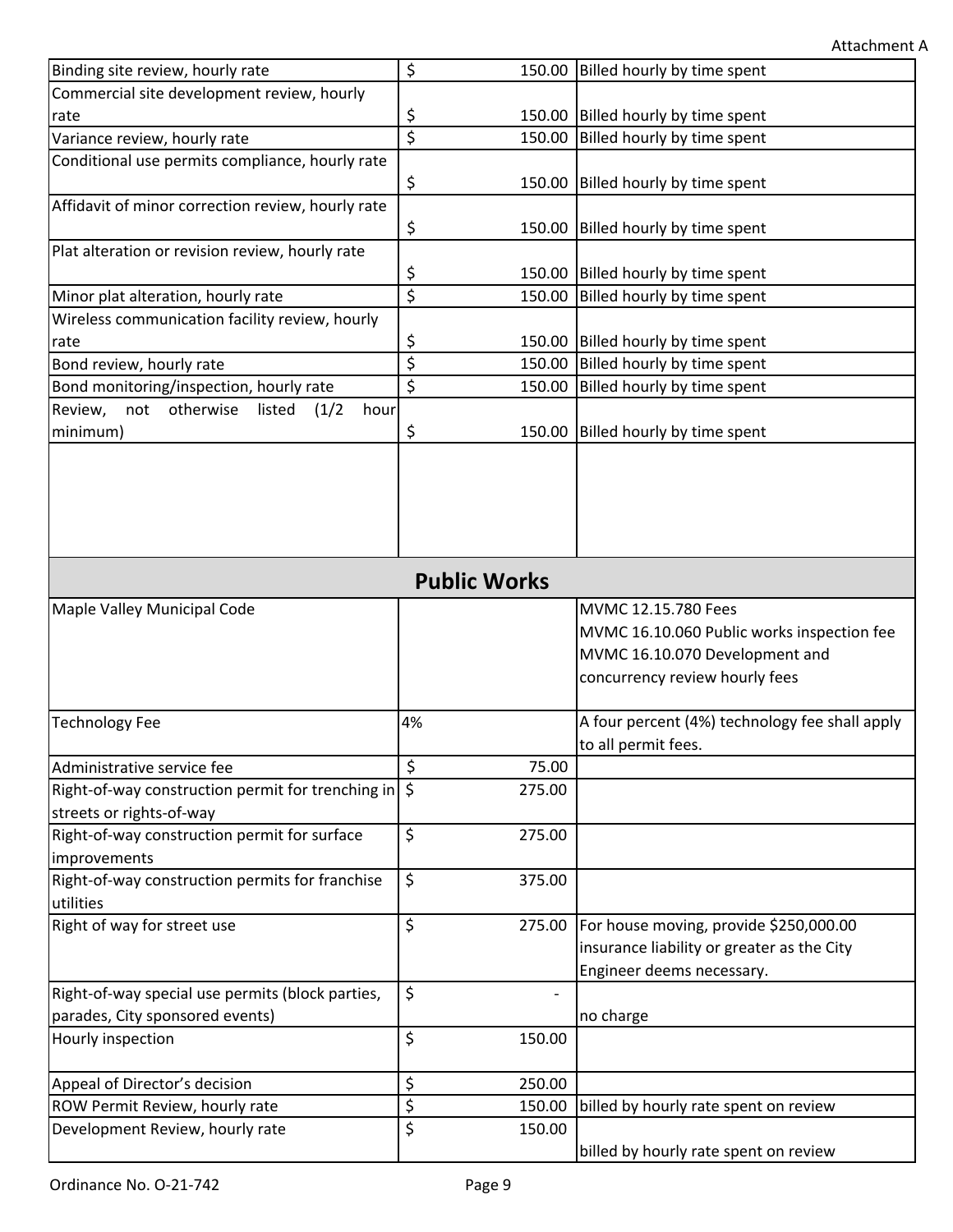| <b>Consultant Services</b>                                   |                         |        | Actual cost of service.                                        |
|--------------------------------------------------------------|-------------------------|--------|----------------------------------------------------------------|
| Legal review fee                                             |                         |        | Actual cost of service.                                        |
| Concurrency review fee                                       |                         |        | Revenues in excess of costs shall be dedicated                 |
|                                                              |                         |        | \$95.00 per net new to the City of Maple Valley Transportation |
|                                                              |                         |        | p.m. peak hour trip Improvement Program.                       |
| Independent fee calculation review                           | \$                      | 150.00 | billed by hourly rate spent on review                          |
|                                                              |                         |        | and actual consultant cost of service.                         |
| Street vacation review fee                                   | \$                      | 150.00 | billed by hourly rate spent on review                          |
|                                                              |                         |        | and actual consultant cost of service.                         |
| Right of way inspection fee                                  | \$                      |        | 150.00 Per hour                                                |
|                                                              | <b>Stormwater Rates</b> |        |                                                                |
|                                                              |                         |        |                                                                |
| Maple Valley Municipal Code                                  |                         |        | MVMC 13.30 Surface Water Management                            |
|                                                              |                         |        | Program                                                        |
| Equivalent Service Unit (ESU) Rate                           | \$171.3                 |        | 17% increases in 2020 through 2022 and a 3%                    |
|                                                              | \$200.11                |        | increase in 2023 through 2025.                                 |
|                                                              |                         |        | Resolution R-21-1597                                           |
| One ESU is equal to 3,100 square feet of impervious surface. |                         |        |                                                                |
| <b>Single Family Residential</b>                             | \$171.3                 |        | annual rate                                                    |
|                                                              | \$200.11                |        |                                                                |
| Non-Single Family Residential                                | \$171.3                 |        | per equivalent service unit                                    |
|                                                              | \$200.11                |        | (3,100 SF impervious surface)                                  |
|                                                              |                         |        |                                                                |
|                                                              |                         |        |                                                                |
|                                                              |                         |        |                                                                |
|                                                              |                         |        |                                                                |
|                                                              | <b>Impact Fees</b>      |        |                                                                |
| Maple Valley Municipal Code                                  |                         |        | MVMC 16.60.200 Necessity of compliance.                        |
|                                                              |                         |        | MVMC 16.10.090 Land use, zoning and                            |
|                                                              |                         |        | environmental review.                                          |
|                                                              |                         |        |                                                                |
| <u>Administrative service fee</u>                            |                         | 75.00  |                                                                |
| <b>Transportation Impact Fee</b>                             |                         |        |                                                                |
| per PM Peak Hour Trip                                        |                         |        | MVMC 16.60.200 Necessity of compliance                         |
|                                                              |                         |        | Ordinance O-21-727                                             |
|                                                              |                         |        | Per MVMC 16.60.200:                                            |
|                                                              |                         |        |                                                                |
|                                                              |                         |        | Daycare/Early Learning Centers shall be                        |
|                                                              |                         |        | exempt from 80% of Traffic Impact Fee                          |
|                                                              |                         |        | amount.                                                        |
|                                                              |                         |        | Per MVMC 16.10.090:                                            |
|                                                              |                         |        | Accessory Dwelling Units shall be charged 50%                  |
|                                                              |                         |        | of the Traffic Impact Fee amount.                              |
|                                                              |                         |        |                                                                |
|                                                              | \$                      | 6,872  |                                                                |
| Fire Impact Fee                                              |                         |        | Fees vary per Ordinance O-16-600                               |
| Parks Impact Fee Rate                                        |                         |        |                                                                |
|                                                              |                         |        | Per MVMC 16.10.090:                                            |
|                                                              |                         |        | Accessory Dwelling Units shall be charged 50%                  |
|                                                              |                         |        | 2,754 of the Park Impact Fee amount.                           |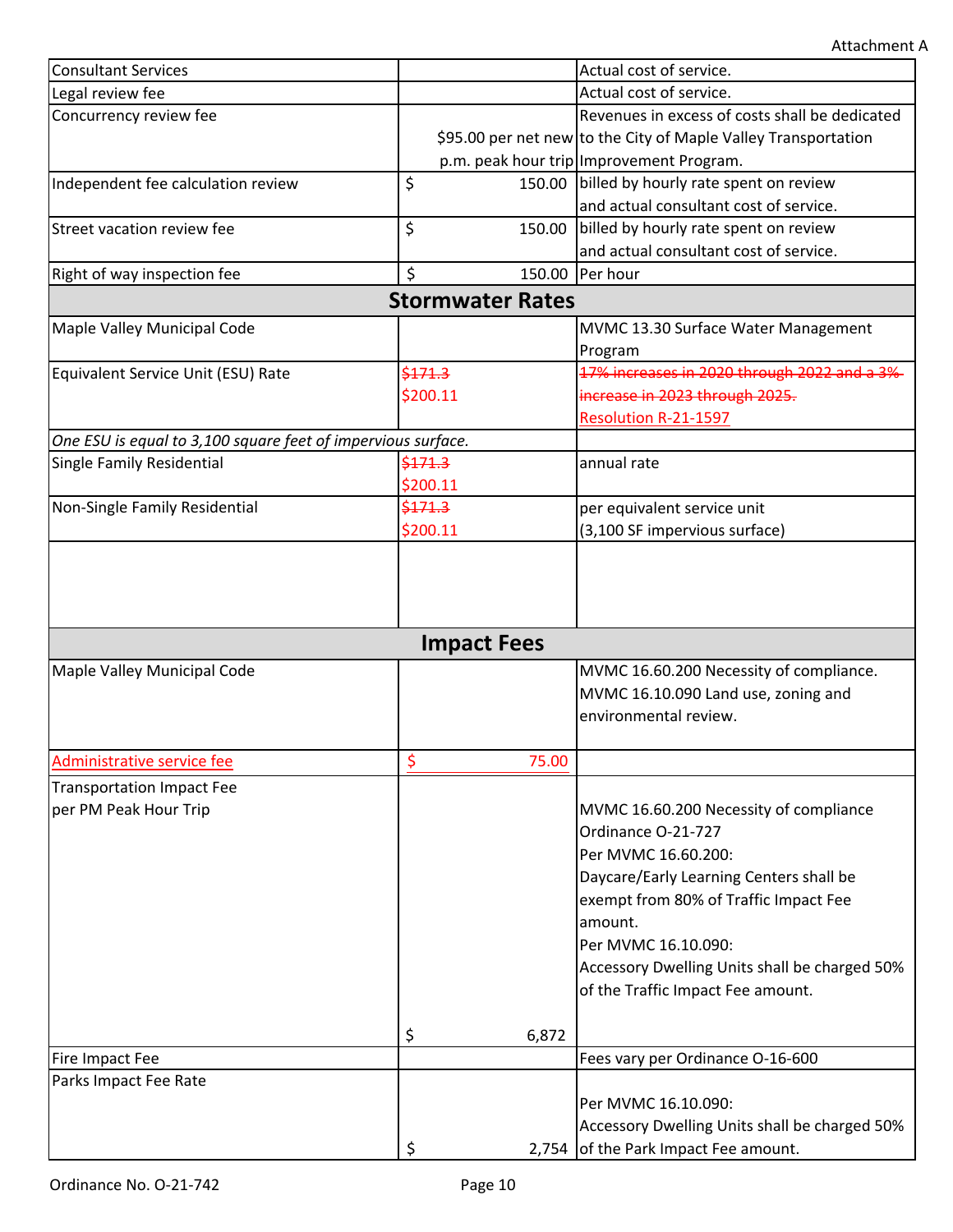| School impact fees                                 |                                   |                                             |
|----------------------------------------------------|-----------------------------------|---------------------------------------------|
|                                                    |                                   | Adopted by ordinance. See current ordinance |
|                                                    |                                   | for fees.                                   |
|                                                    |                                   | Ordinance No. O-21-731                      |
| <b>Tahoma School District</b>                      | \$7077                            |                                             |
|                                                    |                                   | \$3,602 SF residence                        |
| <b>Tahoma School District</b>                      | \$1393                            |                                             |
|                                                    |                                   | \$2,923 MF per unit                         |
|                                                    |                                   |                                             |
|                                                    | <b>Code Enforcement Penalties</b> |                                             |
| Maple Valley Municipal Code                        |                                   | MVMC 4.70.010 Assessment schedule           |
|                                                    |                                   | MVMC 18.40.130 Landscaping and tree         |
|                                                    |                                   | retention                                   |
| Citations                                          |                                   |                                             |
| i. With no previous similar code violations        |                                   |                                             |
|                                                    |                                   |                                             |
|                                                    | \$<br>100.00                      |                                             |
| ii. With one or more previous similar code         |                                   |                                             |
| violations                                         | \$<br>500.00                      |                                             |
| iii. With two or more previous violations          | Double the rate of the            |                                             |
|                                                    | previous penalty                  |                                             |
| Notice and orders and stop work orders:            |                                   |                                             |
| i. Stop work order basic penalty                   | \$<br>500.00                      |                                             |
| ii. Voluntary compliance agreement and notice      |                                   |                                             |
| and order basic penalty                            | \$<br>500.00                      |                                             |
| Additional initial penalties may be added in the   |                                   |                                             |
| following amounts for violations where there is:   |                                   |                                             |
| i. Public health risk                              | \$<br>15.00                       |                                             |
| ii. Environmental damage risk                      | \$<br>15.00                       |                                             |
| iii. Damage to property risk                       | 15.00<br>→                        |                                             |
| iv. One previous similar code violation            | \$<br>25.00                       |                                             |
| v. Two previous similar code violations            | \$<br>50.00                       |                                             |
| vi. Three or more previous similar code            |                                   |                                             |
| violations                                         | \$<br>75.00                       |                                             |
| vii. Economic benefit to person responsible for    |                                   |                                             |
| violation                                          | \$<br>25.00                       |                                             |
| Cleanup restitution payment                        | as specified in                   |                                             |
|                                                    | MVMC 4.20.110.                    |                                             |
| Reinspection following the issuance of a notice    |                                   |                                             |
| and order, if the violation has not been abated in |                                   |                                             |
| accordance with the notice and order:              |                                   |                                             |
|                                                    |                                   |                                             |
| i. First reinspection, which shall occur no        |                                   |                                             |
| sooner than the day following the date             |                                   |                                             |
| compliance is required by the notice and order     |                                   |                                             |
|                                                    | \$<br>150.00                      |                                             |